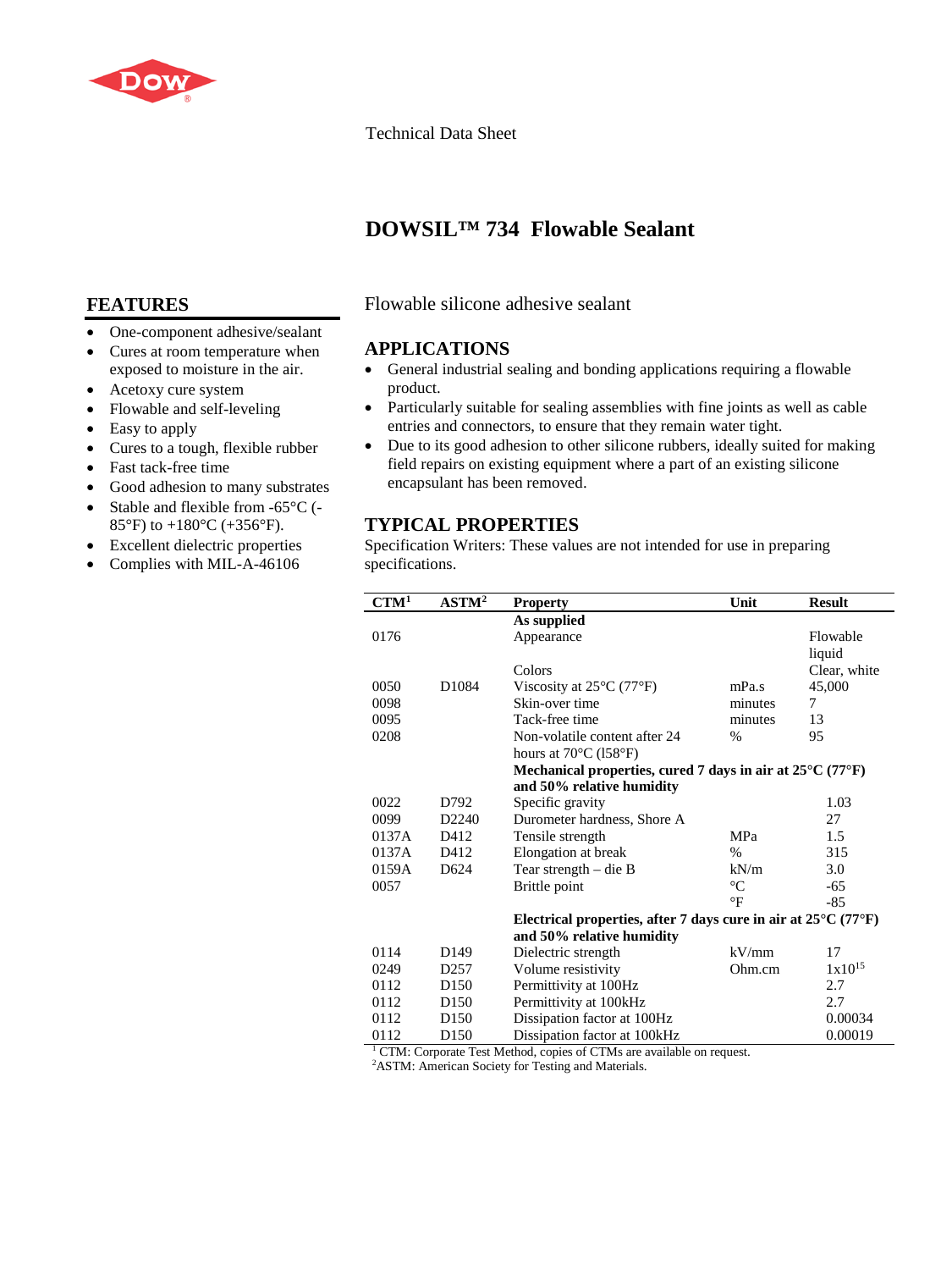### **HOW TO USE**

#### **Substrate preparation**

All surfaces must be clean and dry. Degrease and wash off any Contaminants that could impair adhesion. Suitable solvents include isopropyl alcohol, acetone or methyl ethyl ketone.

Unprimed adhesion may be obtained on many substrates such as glass, metals and most common engineering plastics. Substrates to which good adhesion is normally not obtained include PTFE, polyethylene, polypropylene and related materials.

For maximum adhesion, the use of DOWSIL™ 1200 OS Primer is recommended. After solvent cleaning, a thin coat of DOWSIL 1200 OS Primer is applied by dipping, brushing or spraying. Allow primer to dry for 15 to 90 minutes at room temperature and a relative humidity of 50% or higher.

### **HOW TO APPLY**

Apply DOWSIL™ 734 Flowable Sealant to the prepared surfaces in a uniform thickness of 0.25 to 0.75 mm. If the adhesive is to be used to bond two surfaces, apply it only to one surface and allow it to establish a uniform contact before putting the other surface in place. When placing the second, use enough pressure to spread the adhesive and displace any trapped air.

On exposure to moisture, the freshly applied material will "skinover" in about 7 minutes at room temperature and 50% relative humidity. Any tooling should be completed before this skin forms.

#### **Cure time**

After skin formation, cure continues inward from the surface. In 24 hours (at room temperature and 50% relative humidity) DOWSIL 734 Flowable Sealant will cure to a depth of about 3 mm. Very deep sections, especially

when access to atmospheric moisture is restricted, will take longer to cure completely. Cure time is extended at lower humidity levels.

Before handling and packaging bonded components, users are advised to wait a sufficiently long time to ensure that the integrity of the adhesive seal is not affected. This will depend on many factors and should be determined by the user for each specific application.

### **Compatibility**

DOWSIL 734 Flowable Sealant releases a small amount of acetic acid during cure. This may cause corrosion on some metallic parts or substrates, especially in direct contact or when the cure is carried out in a totally enclosed configuration which would not allow cure by-products to escape.

### **HANDLING PRECAUTIONS PRODUCT SAFETY INFORMATION REQUIRED FOR SAFE USE IS NOT INCLUDED IN THIS DOCUMENT. BEFORE HANDLING, READ PRODUCT AND SAFETY DATA SHEETS AND CONTAINER LABELS FOR SAFE USE, PHYSICAL AND HEALTH HAZARD INFORMATION. THE SAFETY DATA SHEET IS AVAILABLE ON THE DOW WEBSITE AT WWW.CONSUMER.DOW.COM, OR FROM YOUR DOW SALES APPLICATION ENGINEER, OR DISTRIBUTOR, OR BY CALLING DOW CUSTOMER SERVICE.**

### **STORAGE**

Product should be stored at or below 32°C (90°F) in original, unopened containers.

As DOWSIL 734 Flowable Sealant cures by reaction with moisture in air, keep the container tightly

sealed when not in use. A plug of used material may form in the tip of a tube or cartridge during storage. This is easily removed and does not affect the remaining contents.

# **LIMITATIONS**

This product is neither tested nor represented as suitable for medical or pharmaceutical uses.

# **HEALTH AND ENVIRONMENTAL INFORMATION**

To support customers in their product safety needs, Dow has an extensive Product Stewardship organization and a team of product safety and regulatory compliance specialists available in each area.

For further information, please see our website, consumer.dow.com or consult your local Dow representative.

# **LIMITED WARRANTY INFORMATION – PLEASE READ CAREFULLY**

The information contained herein is offered in good faith and is believed to be accurate. However, because conditions and methods of use of our products are beyond our control, this information should not be used in substitution for customer's tests to ensure that our products are safe, effective, and fully satisfactory for the intended end use. Suggestions of use shall not be taken as inducements to infringe any patent.

Dow's sole warranty is that our products will meet the sales specifications in effect at the time of shipment.

Your exclusive remedy for breach of such warranty is limited to refund of purchase price or

UNRESTRICTED – May be shared with anyone

®™Trademark of The Dow Chemical Company ("Dow") or an affiliated company of Dow DOWSIL™ 734 Flowable Sealant

© 2017 The Dow Chemical Company. All rights reserved. Form No. 95-1058-01 A